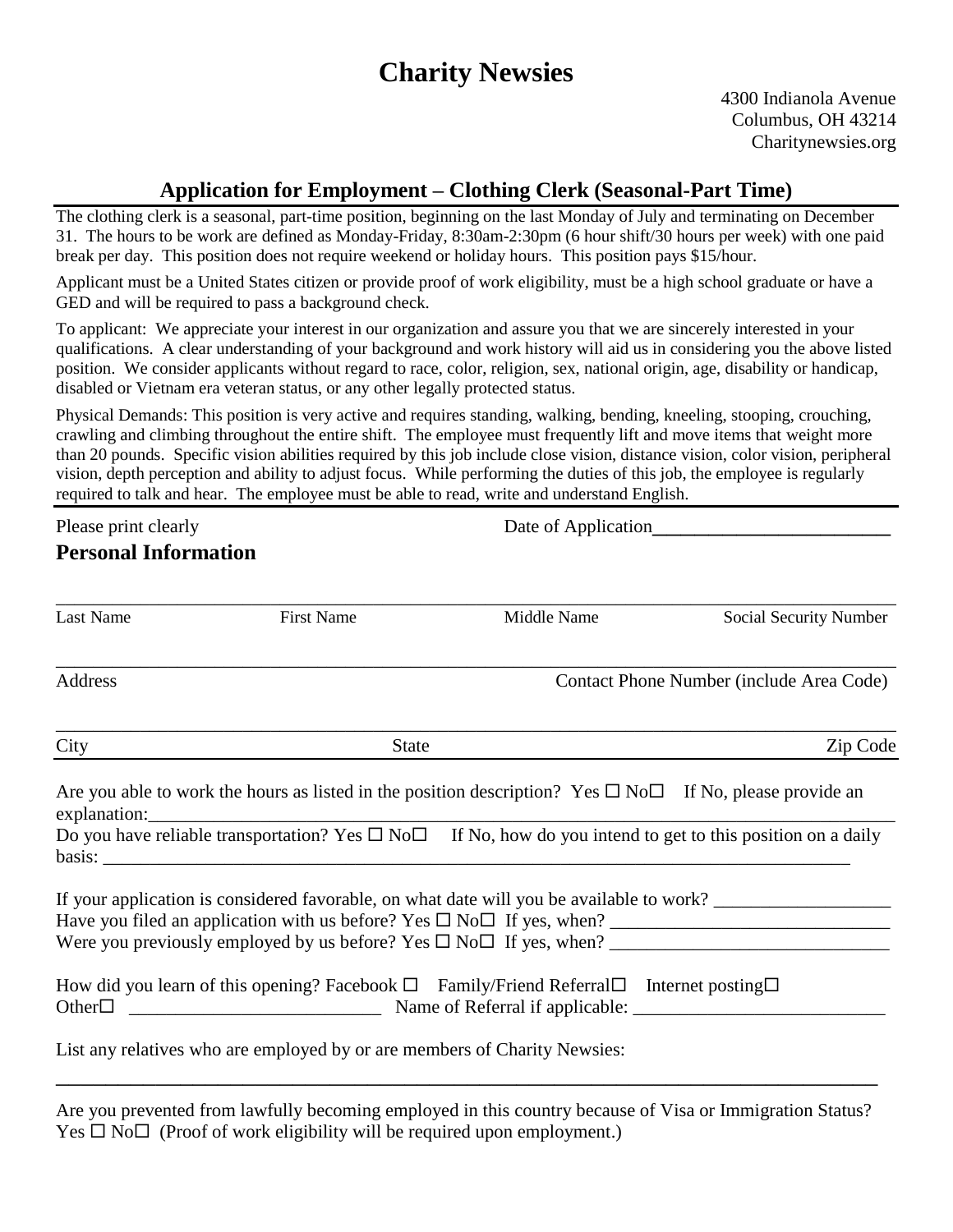Are you on lay-off and subject to recall? Yes  $\square$  No $\square$ 

Have you been convicted of a crime within the past five (5) years? (Exclude any convictions that have been dismissed by a court) Yes  $\Box$  No  $\Box$  If yes, please list the type of charge, date and county where the matter is pending and the current status.

\_\_\_\_\_\_\_\_\_\_\_\_\_\_\_\_\_\_\_\_\_\_\_\_\_\_\_\_\_\_\_\_\_\_\_\_\_\_\_\_\_\_\_\_\_\_\_\_\_\_\_\_\_\_\_\_\_\_\_\_

## **Work History**

May we contact your present employer? Yes  $\square$  No $\square$ 

List the past 4 jobs held or the past 10 year employment history. Start with your present or most recent job. Include U.S. military service assignments and volunteer activities which are job related. If you need additional space, continue on the back of the application or attach an additional sheet.

| 1. Employer        | From (date)<br>To(date) |  |
|--------------------|-------------------------|--|
| Phone#             | Salary/hourly wage      |  |
| <b>Address</b>     | Work performed          |  |
| Job Title          |                         |  |
| Supervisor         |                         |  |
| Reason for leaving |                         |  |
| 2. Employer        | From (date)<br>To(date) |  |
| Phone#             | Salary/hourly wage      |  |
| <b>Address</b>     | Work performed          |  |
| Job Title          |                         |  |
| Supervisor         |                         |  |
| Reason for leaving |                         |  |
| 3. Employer        | From (date)<br>To(date) |  |
| Phone#             | Salary/hourly wage      |  |
| <b>Address</b>     | Work performed          |  |
| Job Title          |                         |  |
| Supervisor         |                         |  |
| Reason for leaving |                         |  |
| 4. Employer        | From (date)<br>To(date) |  |
| Phone#             | Salary/hourly wage      |  |
| <b>Address</b>     | Work performed          |  |
| Job Title          |                         |  |
| Supervisor         |                         |  |
| Reason for leaving |                         |  |